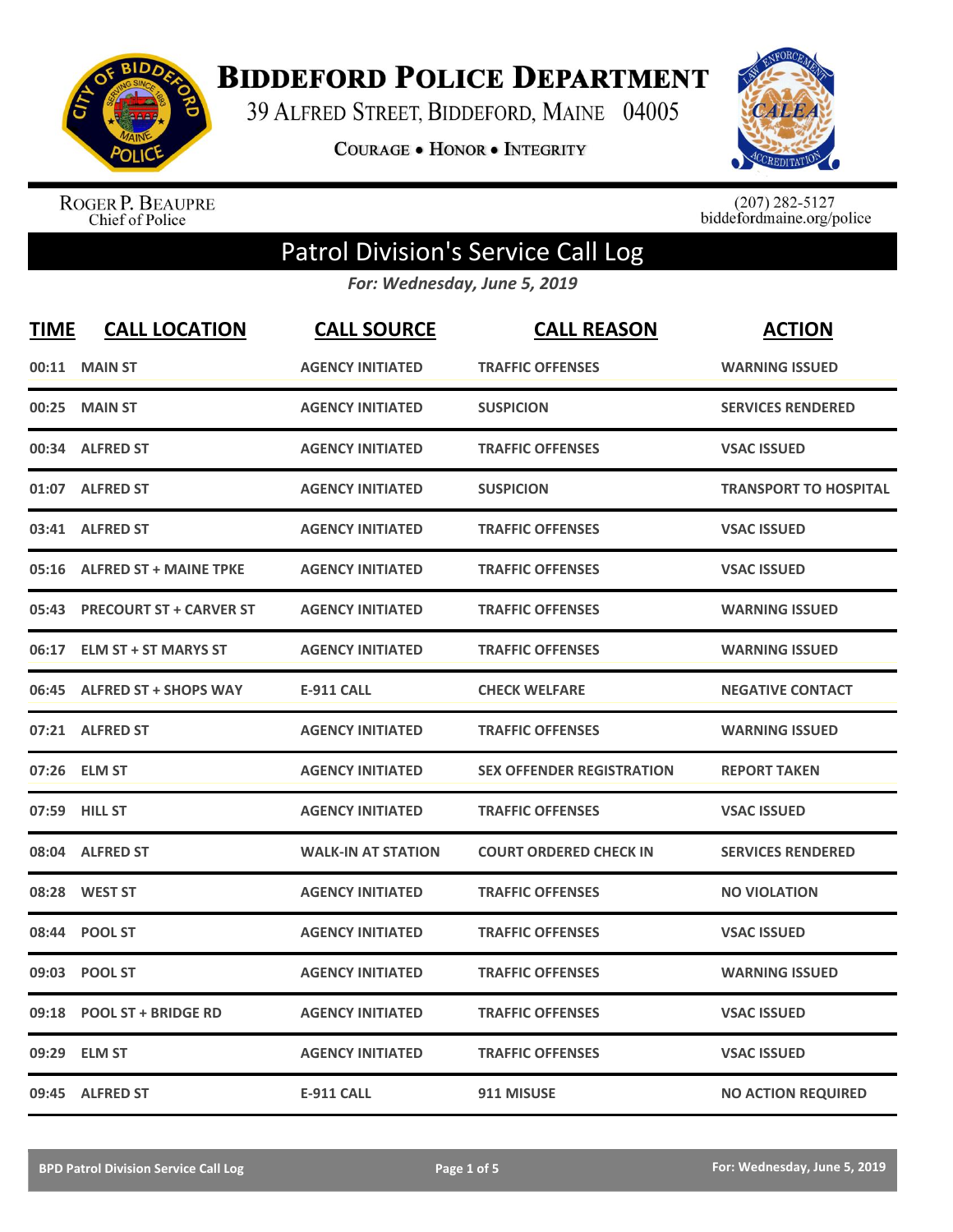| <b>TIME</b> | <b>CALL LOCATION</b>        | <b>CALL SOURCE</b>        | <b>CALL REASON</b>             | <b>ACTION</b>                |
|-------------|-----------------------------|---------------------------|--------------------------------|------------------------------|
| 10:00       | <b>MEDICAL CENTER DR</b>    | <b>OTHER</b>              | <b>ATTENDED DEATH/OVERDOSE</b> | <b>REPORT TAKEN</b>          |
|             | 10:09 WASHINGTON ST         | <b>NON-EMERGENCY CALL</b> | <b>PARKING COMPLAINT</b>       | <b>PARKING TICKET ISSUED</b> |
|             | 10:11 ELM ST                | <b>E-911 CALL</b>         | 911 MISUSE                     | <b>SERVICES RENDERED</b>     |
|             | 10:16 SULLIVAN ST           | <b>NON-EMERGENCY CALL</b> | <b>PARKING COMPLAINT</b>       | <b>PARKING TICKET ISSUED</b> |
|             | 10:18 ALFRED ST             | <b>WALK-IN AT STATION</b> | <b>COURT ORDERED CHECK IN</b>  | <b>SERVICES RENDERED</b>     |
|             | 10:24 ELM ST                | <b>AGENCY INITIATED</b>   | <b>TRAFFIC OFFENSES</b>        | <b>WARNING ISSUED</b>        |
|             | 10:28 WASHINGTON ST         | <b>AGENCY INITIATED</b>   | <b>PARKING COMPLAINT</b>       | <b>NO VIOLATION</b>          |
| 10:30       | <b>LESTER B ORCUTT BLVD</b> | <b>AGENCY INITIATED</b>   | <b>TRAFFIC OFFENSES</b>        | <b>WARNING ISSUED</b>        |
|             | 10:31 GRAYSON ST            | <b>WALK-IN AT STATION</b> | <b>TRESPASSING</b>             | <b>NO ACTION REQUIRED</b>    |
|             | 10:40 FORTUNES ROCKS RD     | <b>AGENCY INITIATED</b>   | <b>TRAFFIC OFFENSES</b>        | <b>WARNING ISSUED</b>        |
|             | 10:43 MAPLEWOOD AVE         | <b>AGENCY INITIATED</b>   | <b>DETAIL</b>                  | <b>SERVICES RENDERED</b>     |
|             | 10:55 ALFRED ST             | <b>WALK-IN AT STATION</b> | <b>PAPERWORK</b>               | <b>SERVICES RENDERED</b>     |
|             | 11:02 ALFRED ST             | <b>AGENCY INITIATED</b>   | <b>PARKING COMPLAINT</b>       | <b>UNFOUNDED</b>             |
|             | 11:02 POOL ST               | <b>AGENCY INITIATED</b>   | <b>TRAFFIC OFFENSES</b>        | <b>VSAC ISSUED</b>           |
|             | <b>11:07 VINE ST</b>        | <b>NON-EMERGENCY CALL</b> | <b>MENTAL ILLNESS CASES</b>    | <b>REPORT TAKEN</b>          |
|             | 11:21 CENTER ST             | <b>NON-EMERGENCY CALL</b> | <b>MISSING PERSON</b>          | <b>REPORT TAKEN</b>          |
|             | 11:26 ALFRED ST             | <b>WALK-IN AT STATION</b> | <b>PAPERWORK</b>               | <b>SERVICES RENDERED</b>     |
|             | 11:27 POOL ST               | <b>AGENCY INITIATED</b>   | <b>TRAFFIC OFFENSES</b>        | <b>VSAC ISSUED</b>           |
|             | 11:38 WENTWORTH ST          | <b>WALK-IN AT STATION</b> | <b>PAPERWORK</b>               | <b>SERVICES RENDERED</b>     |
|             | 11:41 POOL ST               | <b>AGENCY INITIATED</b>   | <b>TRAFFIC OFFENSES</b>        | <b>WARNING ISSUED</b>        |
|             | 11:42 FRANKLIN ST + MAIN ST | <b>AGENCY INITIATED</b>   | <b>PAPERWORK</b>               | <b>PAPERWORK SERVED</b>      |
|             | 11:46 ST MARYS ST           | <b>NON-EMERGENCY CALL</b> | <b>THEFT</b>                   | <b>SERVICES RENDERED</b>     |
|             | 11:48 MAY ST                | <b>NON-EMERGENCY CALL</b> | <b>DRUG PICK UP</b>            | <b>SERVICES RENDERED</b>     |
|             | 11:49 POOL ST               | <b>AGENCY INITIATED</b>   | <b>TRAFFIC OFFENSES</b>        | <b>WARNING ISSUED</b>        |
|             | 11:56 ALFRED ST             | <b>WALK-IN AT STATION</b> | <b>PAPERWORK</b>               | <b>SERVICES RENDERED</b>     |
|             | <b>12:10 HILL ST</b>        | <b>E-911 CALL</b>         | <b>CIVIL COMPLAINT</b>         | <b>NO ACTION REQUIRED</b>    |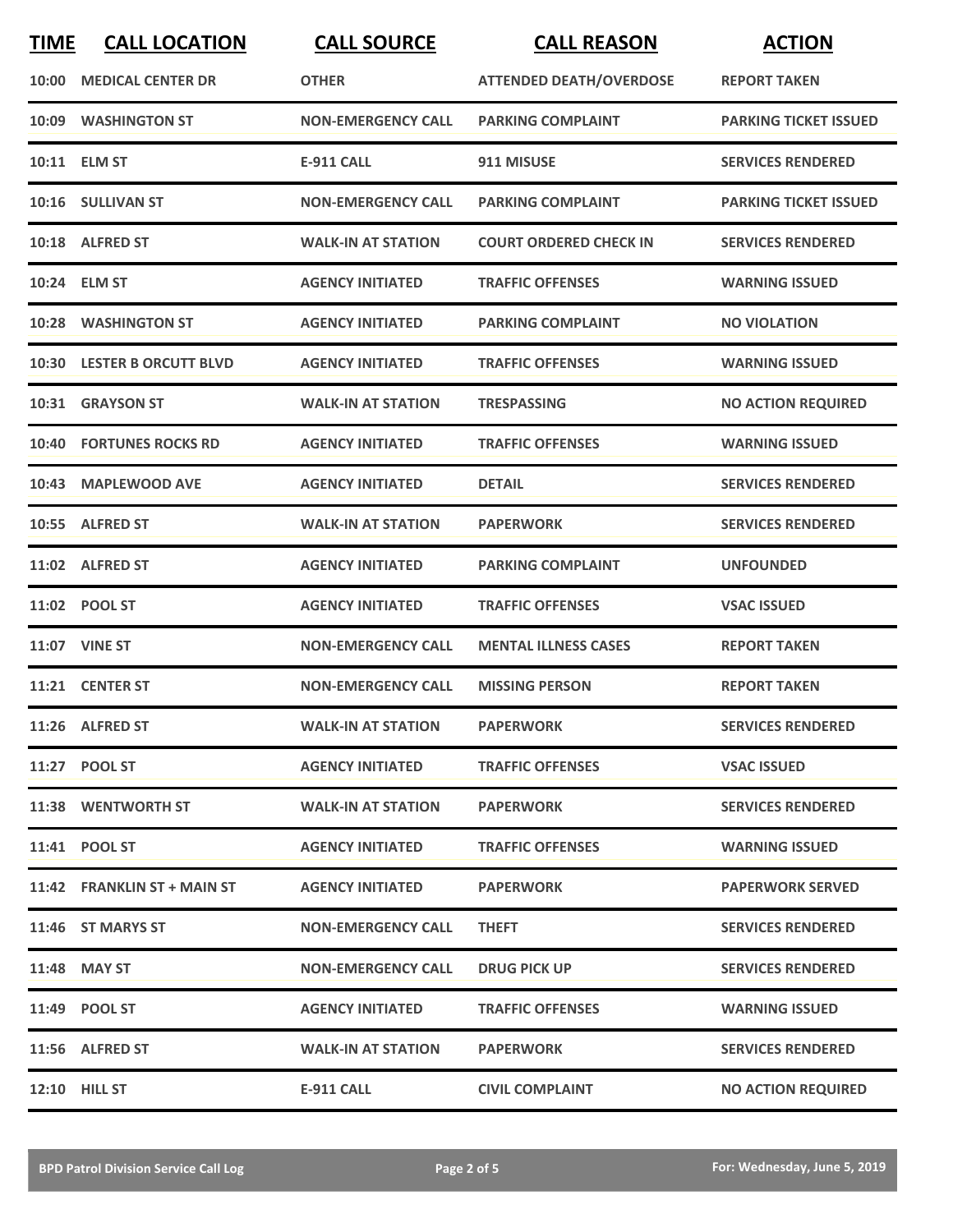## **TIME CALL LOCATION CALL SOURCE CALL REASON ACTION**

**12:14 POOL ST WALK-IN AT STATION DOMESTIC COMPLAINTS ARREST(S) MADE**

**OFFENDER: ANDREW NORMAND BOWMAN ............... AGE: 36 ............... RESIDENT OF: BIDDEFORD, ME** CHARGE: CRIMINAL MISCHIEF

|       | 12:18 WASHINGTON ST                                                                                                | <b>E-911 CALL</b>         | <b>CHECK WELFARE</b>             | <b>SERVICES RENDERED</b>  |  |
|-------|--------------------------------------------------------------------------------------------------------------------|---------------------------|----------------------------------|---------------------------|--|
|       | 12:25 HILL ST                                                                                                      | E-911 CALL                | 911 MISUSE                       | <b>NO ACTION REQUIRED</b> |  |
|       | 12:33 CLEAVES ST                                                                                                   | <b>NON-EMERGENCY CALL</b> | <b>MESSAGE DELIVERY</b>          | <b>SERVICES RENDERED</b>  |  |
|       | <b>12:40 MAIN ST</b>                                                                                               | <b>NON-EMERGENCY CALL</b> | <b>ASSIST PD AGENCY</b>          | <b>REPORT TAKEN</b>       |  |
|       | 12:43 ALFRED ST                                                                                                    | <b>WALK-IN AT STATION</b> | <b>COURT ORDERED CHECK IN</b>    | <b>SERVICES RENDERED</b>  |  |
|       | 12:51 WENTWORTH ST                                                                                                 | <b>WALK-IN AT STATION</b> | <b>HARASSMENT</b>                | <b>REPORT TAKEN</b>       |  |
|       | 12:53 ALFRED ST                                                                                                    | <b>WALK-IN AT STATION</b> | <b>COURT ORDERED CHECK IN</b>    | <b>SERVICES RENDERED</b>  |  |
|       | 13:01 SOUTH ST                                                                                                     | <b>AGENCY INITIATED</b>   | <b>TRAFFIC OFFENSES</b>          | <b>SERVICES RENDERED</b>  |  |
|       | 13:20 EVANS RD                                                                                                     | <b>NON-EMERGENCY CALL</b> | <b>ANIMAL COMPLAINT</b>          | <b>SERVICES RENDERED</b>  |  |
|       | 13:29 SULLIVAN ST                                                                                                  | <b>NON-EMERGENCY CALL</b> | <b>ANIMAL COMPLAINT</b>          | <b>SERVICES RENDERED</b>  |  |
|       | 13:36 ALFRED ST                                                                                                    | <b>WALK-IN AT STATION</b> | <b>COURT ORDERED CHECK IN</b>    | <b>SERVICES RENDERED</b>  |  |
|       | 13:57 ALFRED ST                                                                                                    | <b>E-911 CALL</b>         | <b>DOMESTIC COMPLAINTS</b>       | <b>REPORT TAKEN</b>       |  |
|       | <b>14:10 WEST ST</b>                                                                                               | <b>E-911 CALL</b>         | 911 MISUSE                       | <b>NEGATIVE CONTACT</b>   |  |
|       | 14:24 ALFRED ST                                                                                                    | <b>WALK-IN AT STATION</b> | <b>COURT ORDERED CHECK IN</b>    | <b>SERVICES RENDERED</b>  |  |
|       | 14:33 ALFRED ST                                                                                                    | <b>WALK-IN AT STATION</b> | <b>PAPERWORK</b>                 | <b>PAPERWORK SERVED</b>   |  |
|       | 14:52 ALFRED ST                                                                                                    | <b>WALK-IN AT STATION</b> | <b>HARASSMENT</b>                | <b>SERVICES RENDERED</b>  |  |
|       | 14:56 ELM ST + PRECOURT ST                                                                                         | <b>NON-EMERGENCY CALL</b> | <b>TRAFFIC LIGHT MALFUNCTION</b> | <b>UNFOUNDED</b>          |  |
|       | <b>15:12 BIDDEFORD GATEWAY CTR</b>                                                                                 | <b>RADIO</b>              | <b>PARKING COMPLAINT</b>         | <b>NO VIOLATION</b>       |  |
|       | 15:19 MARINER WAY                                                                                                  | <b>AGENCY INITIATED</b>   | <b>TRAFFIC OFFENSES</b>          | <b>WARNING ISSUED</b>     |  |
|       | 15:25 VINE ST                                                                                                      | <b>NON-EMERGENCY CALL</b> | <b>ALL OTHER</b>                 | <b>SERVICES RENDERED</b>  |  |
|       | 15:36 HILL ST                                                                                                      | <b>E-911 CALL</b>         | <b>DOMESTIC COMPLAINTS</b>       | <b>REPORT TAKEN</b>       |  |
|       | 15:41 HILLS BEACH RD + POOL ST                                                                                     | <b>AGENCY INITIATED</b>   | <b>TRAFFIC OFFENSES</b>          | <b>CITATION ISSUED</b>    |  |
|       | OFFENDER: JOVENKIE MERESSE  AGE: 22  RESIDENT OF: SACO, ME<br>CHARGE: OPERATING WHILE LICENSE SUSPENDED OR REVOKED |                           |                                  |                           |  |
| 15:55 | <b>PAQUIN AVE</b>                                                                                                  | <b>NON-EMERGENCY CALL</b> | <b>ASSIST PD AGENCY</b>          | <b>SERVICES RENDERED</b>  |  |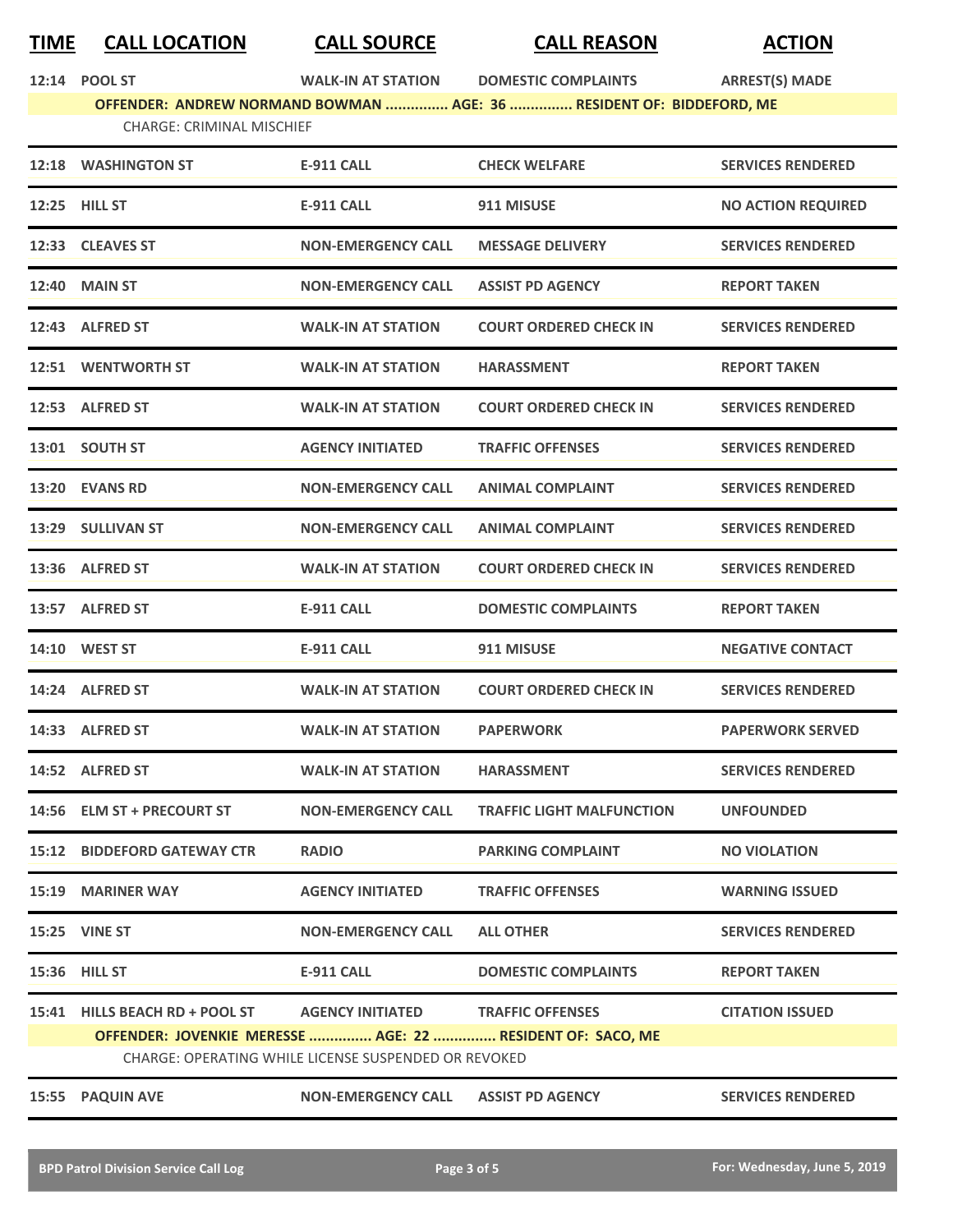| <b>TIME</b> | <b>CALL LOCATION</b>           | <b>CALL SOURCE</b>        | <b>CALL REASON</b>            | <b>ACTION</b>                |
|-------------|--------------------------------|---------------------------|-------------------------------|------------------------------|
|             | 16:04 BAY ST                   | <b>AGENCY INITIATED</b>   | <b>ANIMAL COMPLAINT</b>       | <b>GONE ON ARRIVAL</b>       |
| 16:12       | <b>GREENFIELD LN</b>           | <b>NON-EMERGENCY CALL</b> | <b>ANIMAL COMPLAINT</b>       | <b>SERVICES RENDERED</b>     |
|             | <b>16:16 MAIN ST</b>           | <b>NON-EMERGENCY CALL</b> | <b>PARKING COMPLAINT</b>      | <b>PARKING TICKET ISSUED</b> |
|             | 16:26 ALFRED ST                | <b>WALK-IN AT STATION</b> | <b>ALL OTHER</b>              | <b>SERVICES RENDERED</b>     |
|             | 16:37 ALFRED ST                | <b>NON-EMERGENCY CALL</b> | <b>PAPERWORK</b>              | <b>REFERRED OTHER AGENCY</b> |
|             | 16:48 POOL ST + HIDDEN FARM RD | <b>AGENCY INITIATED</b>   | <b>TRAFFIC OFFENSES</b>       | <b>WARNING ISSUED</b>        |
|             | 16:54 ALFRED ST                | <b>AGENCY INITIATED</b>   | <b>TRAFFIC OFFENSES</b>       | <b>WARNING ISSUED</b>        |
|             | 17:05 WEST MYRTLE ST           | <b>NON-EMERGENCY CALL</b> | <b>ARTICLES LOST/FOUND</b>    | <b>SERVICES RENDERED</b>     |
|             | 17:10 ALFRED ST                | <b>AGENCY INITIATED</b>   | <b>TRAFFIC OFFENSES</b>       | <b>WARNING ISSUED</b>        |
|             | 17:13 WENTWORTH ST             | <b>AGENCY INITIATED</b>   | <b>PAPERWORK</b>              | <b>PAPERWORK NOT SERVED</b>  |
| 17:15       | <b>MEDICAL CENTER DR</b>       | <b>OTHER</b>              | <b>PAPERWORK</b>              | <b>SERVICES RENDERED</b>     |
|             | 17:45 POOL ST                  | <b>NON-EMERGENCY CALL</b> | <b>PARKING COMPLAINT</b>      | <b>SERVICES RENDERED</b>     |
| 18:27       | <b>MAY ST + ORCHARD ST</b>     | <b>AGENCY INITIATED</b>   | <b>TRAFFIC OFFENSES</b>       | <b>WARNING ISSUED</b>        |
|             | 18:33 ALFRED ST + EDWARDS AVE  | <b>E-911 CALL</b>         | <b>TRAFFIC OFFENSES</b>       | <b>VSAC ISSUED</b>           |
|             | 18:40 ELM ST                   | <b>NON-EMERGENCY CALL</b> | <b>JUVENILE OFFENSES</b>      | <b>SERVICES RENDERED</b>     |
|             | 18:49 BARRA RD                 | <b>E-911 CALL</b>         | <b>MENTAL ILLNESS CASES</b>   | <b>SERVICES RENDERED</b>     |
|             | 19:11 WATER ST + MAIN ST       | <b>NON-EMERGENCY CALL</b> | <b>SUSPICION</b>              | <b>NO VIOLATION</b>          |
|             | 19:13 ALFRED ST                | <b>NON-EMERGENCY CALL</b> | <b>ALL OTHER</b>              | <b>SERVICES RENDERED</b>     |
|             | 19:24 ELM ST                   | <b>AGENCY INITIATED</b>   | <b>TRAFFIC OFFENSES</b>       | <b>WARNING ISSUED</b>        |
|             | 19:29 HILL ST                  | <b>NON-EMERGENCY CALL</b> | <b>PARKING COMPLAINT</b>      | <b>PARKING TICKET ISSUED</b> |
|             | 20:18 ALFRED ST                | <b>WALK-IN AT STATION</b> | <b>COURT ORDERED CHECK IN</b> | <b>NO VIOLATION</b>          |
|             | 20:34 MAIN ST                  | <b>AGENCY INITIATED</b>   | <b>TRAFFIC OFFENSES</b>       | <b>WARNING ISSUED</b>        |
|             | <b>20:35 FORTUNES ROCKS RD</b> | E-911 CALL                | 911 MISUSE                    | <b>SERVICES RENDERED</b>     |
|             | 20:43 ALFRED ST                | <b>NON-EMERGENCY CALL</b> | <b>CODES ENFORCEMENT</b>      | <b>SERVICES RENDERED</b>     |
|             | 20:47 STATE ST                 | <b>NON-EMERGENCY CALL</b> | <b>BRUSH / GRASS FIRE</b>     | <b>EXTINGUISHED</b>          |
|             | 21:18 GREEN ST + CRESCENT ST   | <b>E-911 CALL</b>         | <b>DISTURBANCE / NOISE</b>    | <b>SERVICES RENDERED</b>     |